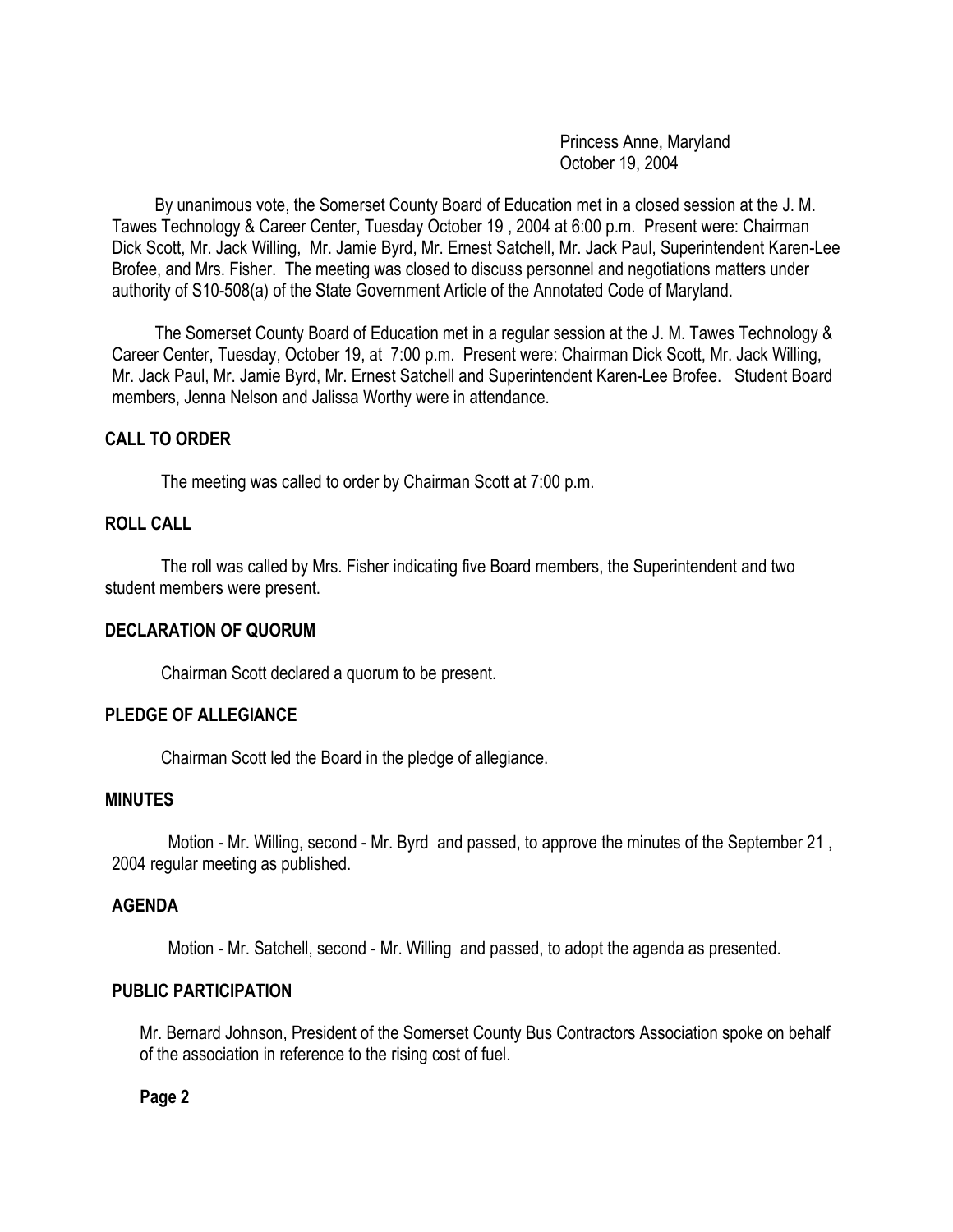Board Meeting - October 19, 2004

## **Student Board Members Reports**

 Jenna Nelson and Jalissa Worthy, student board members, each gave a report on the happenings in each of the schools.

## **School Report: Whittington Primary**

 Mr. Stan Pruitt, Principal of Whittington Primary School, spoke to the board on student achievement in Reading and Math, School Community Events such as "Circles of Support and the implementation of the Reading First program.

# **OLD BUSINESS**

## **Policy 500-20 – Athletic Eligibility & Participation**

Upon recommendation of the Superintendent, it was the consensus of the Board to continue to study Policy 500-20, Athletic Eligibility Participation.

## **Policy 600-21 Enrollment/Attendance Eligibility**

Upon the recommendation of the Superintendent, it was the consensus of the Board to continue to study Policy 600-21, Enrollment/Attendance Eligibility.

## **Inspection Report by Grand Jury**

Mr. Rodger Daugherty gave the Board a report on the corrective status of the items sited by the Grand Jury had cited in their inspection report.

### **Facilities Update**

Mr. Rodger Daugherty gave the Board an update on facilities repairs taking place. Mr. Peter Winebrenner of BSA+A, gave the Board an update on the Woodson Renovation Project.

# **INITIATIVE UPDATES**

### **Safe Learning Environment** (Master Plan 5.2)

**Safety Task Force Formation –** Mr. Jack Willing reported that a Safety Task Force had been formed with the following members: Mr. Steve Marshall, Chairman, 2 Parents from Crisfield High School, 2 parents from Washington High School, 2 parents from Somerset 6-7 Intermediate School, 3 bus contractors, 1 member from the Economic Development Commission, and 1 representative fro m the Depart of Juvenile Justice.

**System Safe School Measures –** Dr. Karen Brofee gave a list of items that have been established toward reducing incidents that threaten the safety and well being of students and staff.

**Transportation Report –** Mr. Rodger Daugherty gave the Board an update on busing issues including a full listing of all bus schedules..

### **Highly Qualified Extended Learning Opportunities** (Master Plan 2.7)

**NSBA website -**The superintendent introduced the Board to a website with very useful information **Page 3** 

on After School Programs.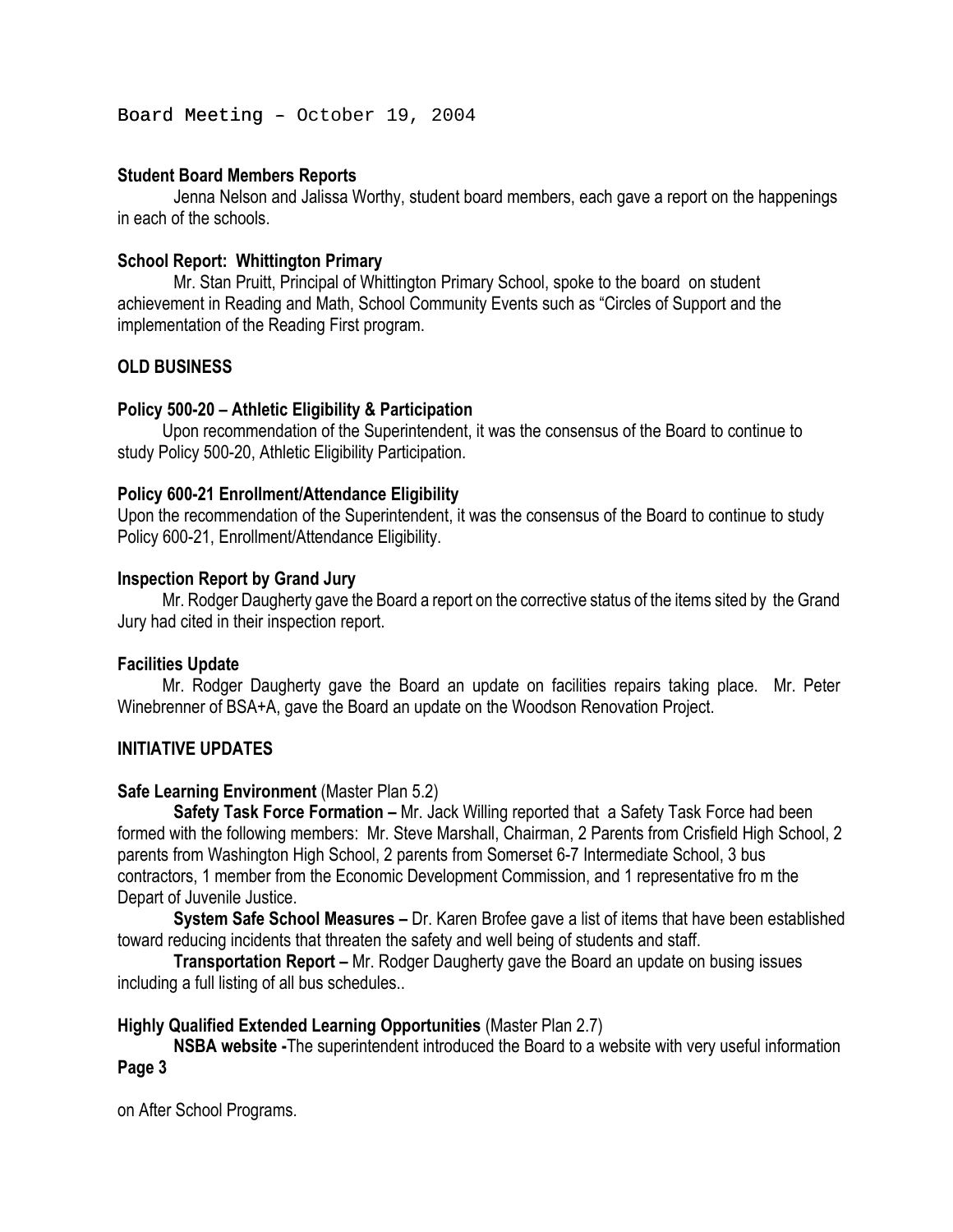### Board Meeting - October 19, 2004

 **After School Programs –** Ms. Renee McLaughlin gave the Board a report on After Schools Programs currently in place.

### **Student Recovery Strategies** (Master Plan 6.)

 Dr. Brofee shared with the Board twenty some items that the staff is working on to help promote family and community involvement.

## **NEW BUSINESS**

## **Personnel**

Upon recommendation of the Superintendent, it was moved by Mr. Willing, seconded by Mr. Paul, and passed, to approve the following personnel actions; resignations: Natalie Blizzard, Jean Davis, Debra Tyler Kellam, Hires for After School Program – Jenna Ryerson, Steve Millard, Michelle Bradford, Jackie Haymaker, Dorothy Kehm, Kirsten Schultz, Allison smith, Jamine Walker, Donte Bivens, Mary Sue Atkinson, Ted Gibson, Ashleigh Hutchinson, Vonette Wright, Kristen Harrington, Lynnette Chandler, Amy Powell, Erin Ruskey, Part-time to Full-time: Vonette Wright

### **Policy 600-31 – Personal Electronic Communication and Camera Devices**

Upon recommendation of the Superintendent, it was the consensus of the Board to accept for study Policy 600-31 – Personal Electronic Communication and Camera Devices.

### **Policy 800-05 – Relations with Parent Organizations**

Upon recommendation of the Superintendent, it was the consensus of the Board to accept for study Policy 800-05 – Relations with Parent Organizations.

### **Senior Class Trip**

Upon recommendation of the Superintendent, it was moved by Mr. Willing, seconded by Mr. Satchell and passed to table the approval of the Senior Class Trip until some questions could be clarified.

### **Energy Education, Inc.**

 Mr. Daugherty gave and overview of the proposal by Energy Education, Inc. It was moved by Mr. Willing, seconded by Mr. Satchell and passed to not enter into a contract with Energy Education, Inc.

### **SUPERINTENDENT & BOARD MEMBER COMMENTS**

The gave a brief summary of items happening in the schools including the enrollment figures for September. Mr. Scott thanked everyone for their hard work.

### **NOVEMBER MEETING**

It was moved by Mr. Willing, seconded by Mr. Paul, and passed, to hold the November meeting on November 16, 2004, opening meeting 5:00 p.m., closed session at 6:00 p.m., and open session at Page 4

7:00 p.m. at the J. M. Tawes Technology & Career Center.

# **ADJOURNMENT**